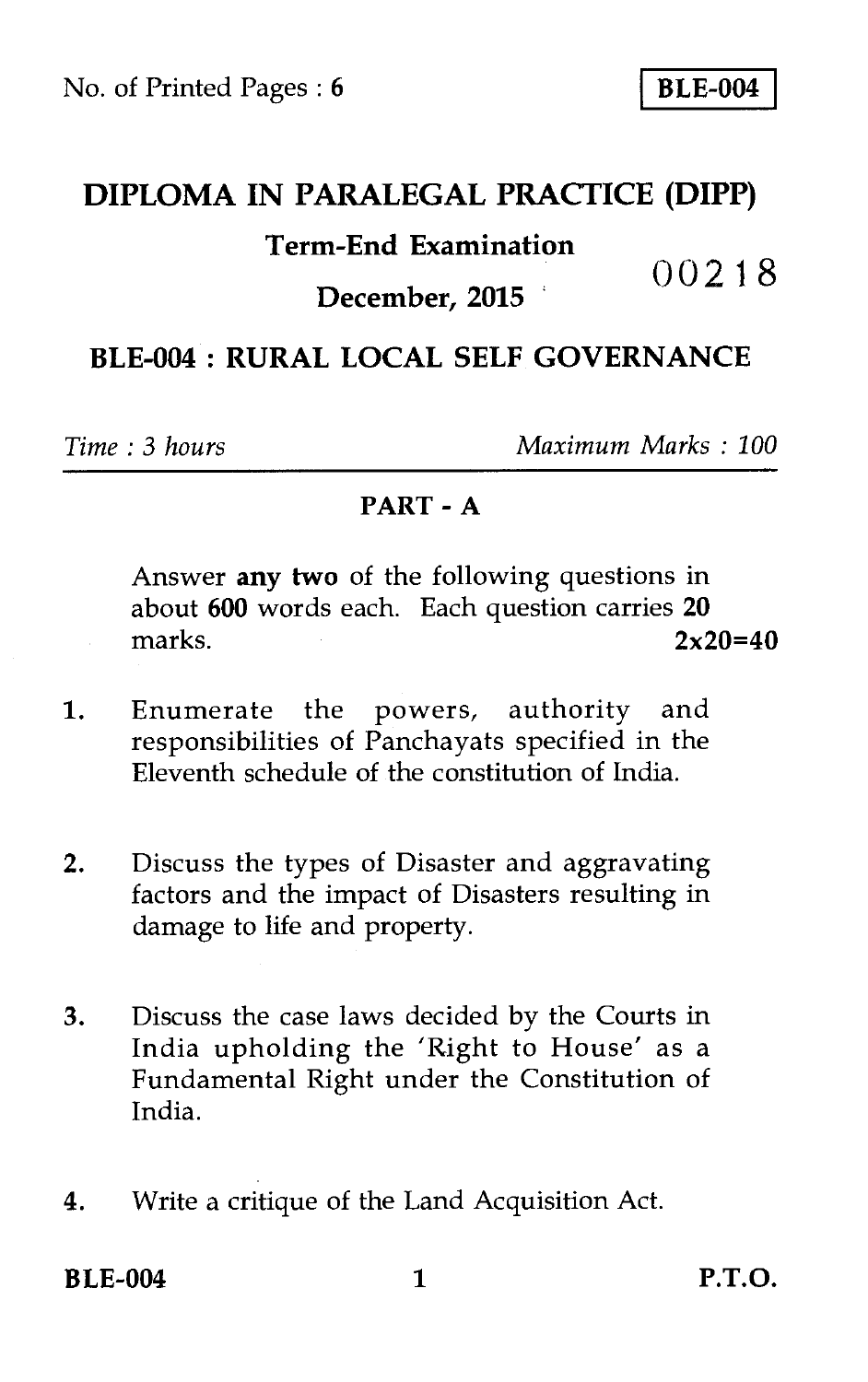### **PART - B**

Answer **any four** questions in about **300** words<br>each. Each question carries **10** marks  $4 \times 10=40$ each. Each question carries 10 marks.

- 5. Discuss the two institutional mechanisms available to ensure accountability and transparency of Panchayat Raj Institutions.
- 6. Analyse the implementation of Panchayats (Extension to the Scheduled Areas) Act.
- 7. Discuss the SHG (Self Help Group) linkage model prevalent in India.
- 8. Discuss the Supreme Court of India order on Mid-Day Meals.
- 9. 'Land records are the depository of Land Rights'. Discuss.
- 10. Analyse the reasons, causes and impact of 'Over exploitation of Ground Water'.

### **PART - C**

Answer **any four** of the following questions in about **150** words each. Each question carries 5 marks. **4x5=20** 

- 11. Social Audit.
- 12. Specify the suits of a civil nature that fall within the Jurisdiction of Gram Nyayalayas.
- 13. Illustrate the kind of work to be provided under REGS (Rural Employment Guarantee Scheme).

**BLE-004 2**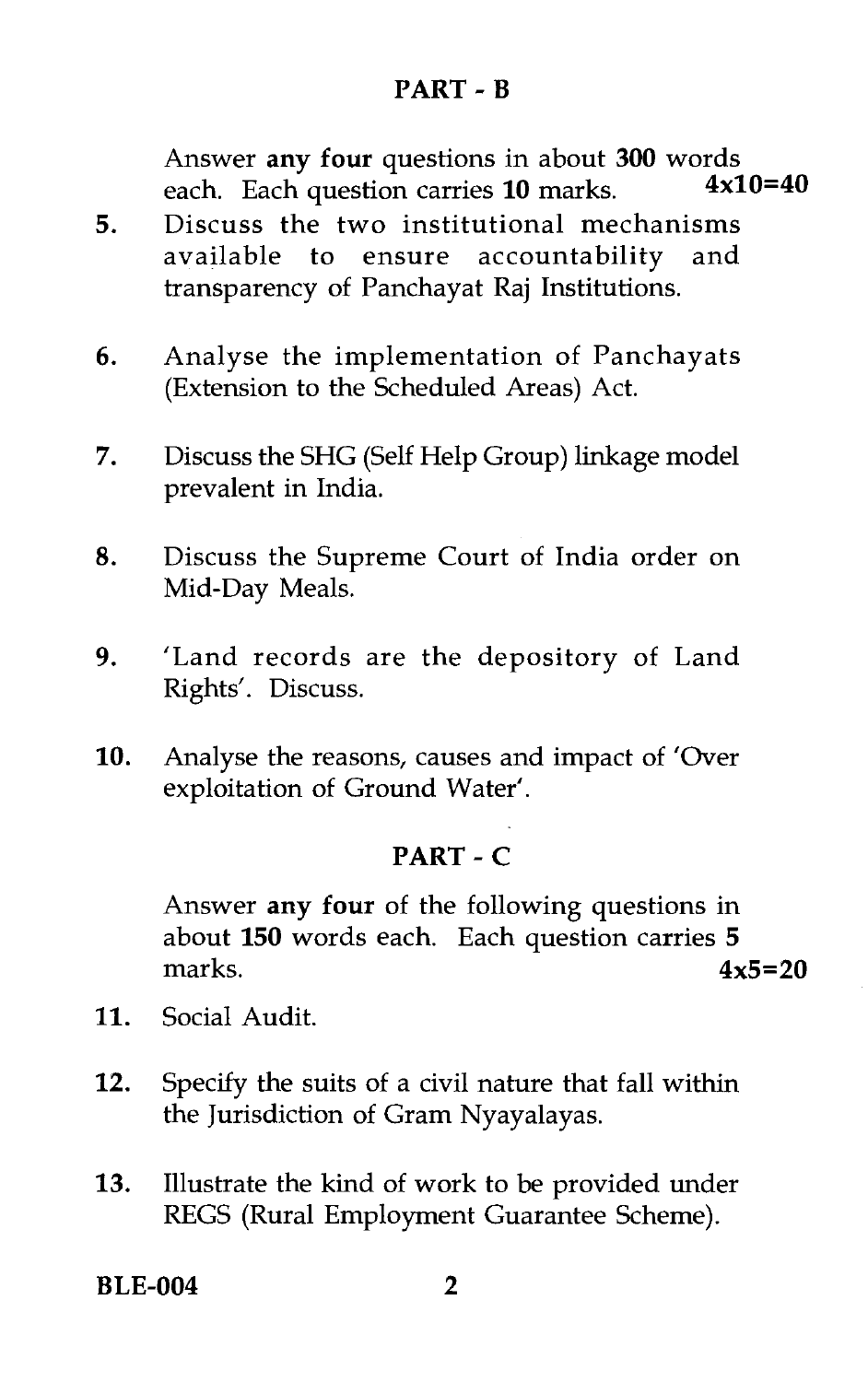- 14. Right to Health under the Indian Constitution.
- 15. Salient features of Forest Rights Act and Rules.
- 16. The Theory of Eminent Domain.

**BLE-004 3**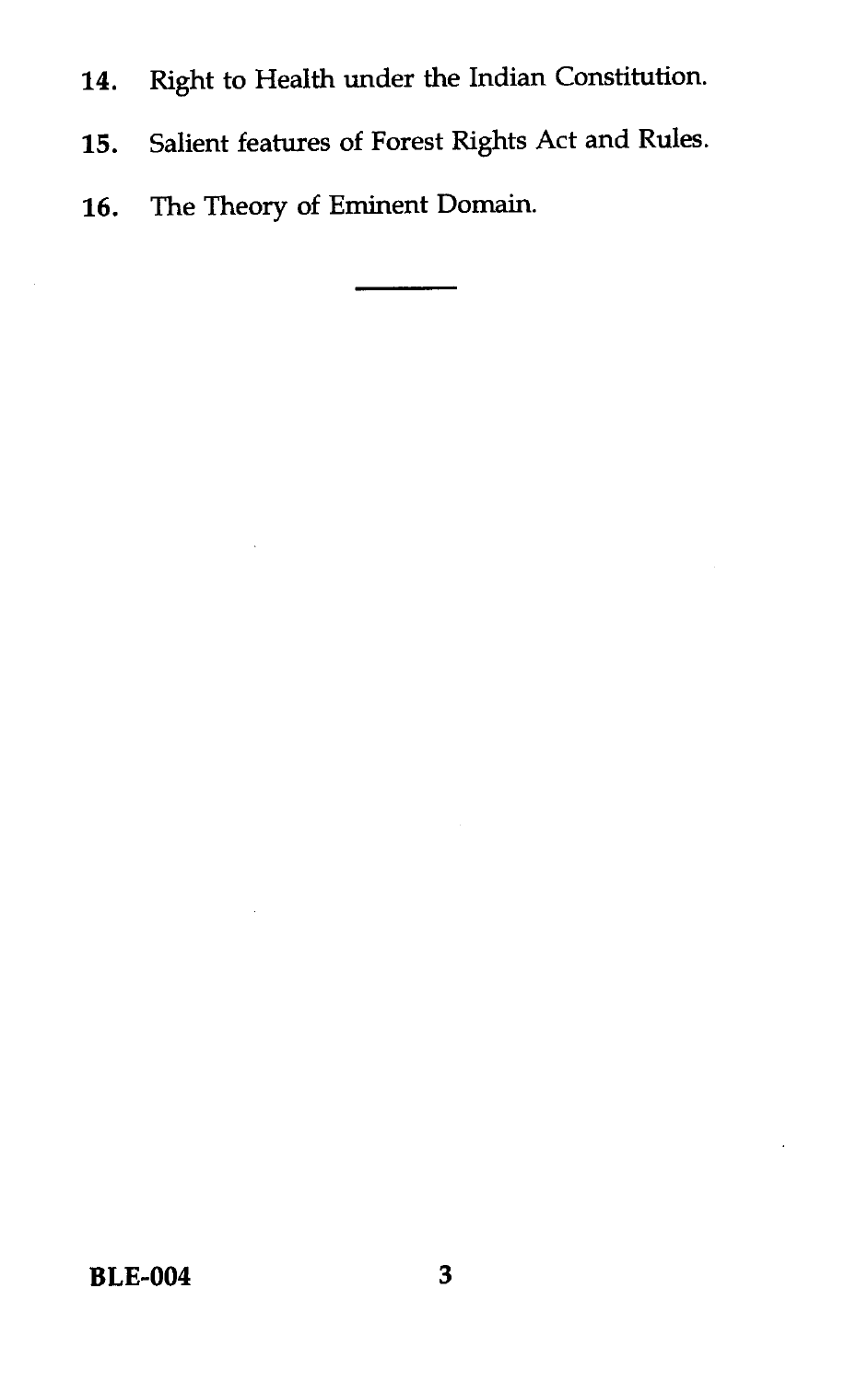# बी.एल.ई.-004

# अर्धविधिक व्यवहार में डिप्लोमा (डी.आई.पी.पी.) सत्रांत परीक्षा दिसम्बर, 2015 बी.एल.ई.-004 : ग्रामीण स्थानीय स्वशासन

समय : 3 घण्टे

अधिकतम् अंक : 100

भाग – क

निम्नलिखित में से **किन्हीं दो** प्रश्नों के उत्तर (प्रत्येक का लगभग 600 शब्दों में) दीजिए। प्रत्येक प्रश्न के 20 अंक हैं।  $2x20=40$ 

- भारत के संविधान की ग्यारहवीं (11<sup>वीं</sup>) अनुसूची में उल्लिखित  $\mathbf{1}$ . पंचायतों की शक्तियों, प्राधिकार और उत्तरदायित्वों का वर्णन कोजिए।
- आपदा के प्रकार और गंभीर कारकों तथा आपदाओं से जान और  $\overline{2}$ . माल की हानि के प्रभाव की चर्चा कोजिए।
- भारत के संविधान के अंतर्गत भारत में 'आवास के अधिकार' 3. को मूल अधिकार के रूप में मानने के संबंध में न्यायालयों द्वारा विनिश्चित निर्णय-विधियों की चर्चा कीजिए।
- भमि अधिग्रहण अधिनियम की समीक्षा कोजिए। 4.

**BLE-004**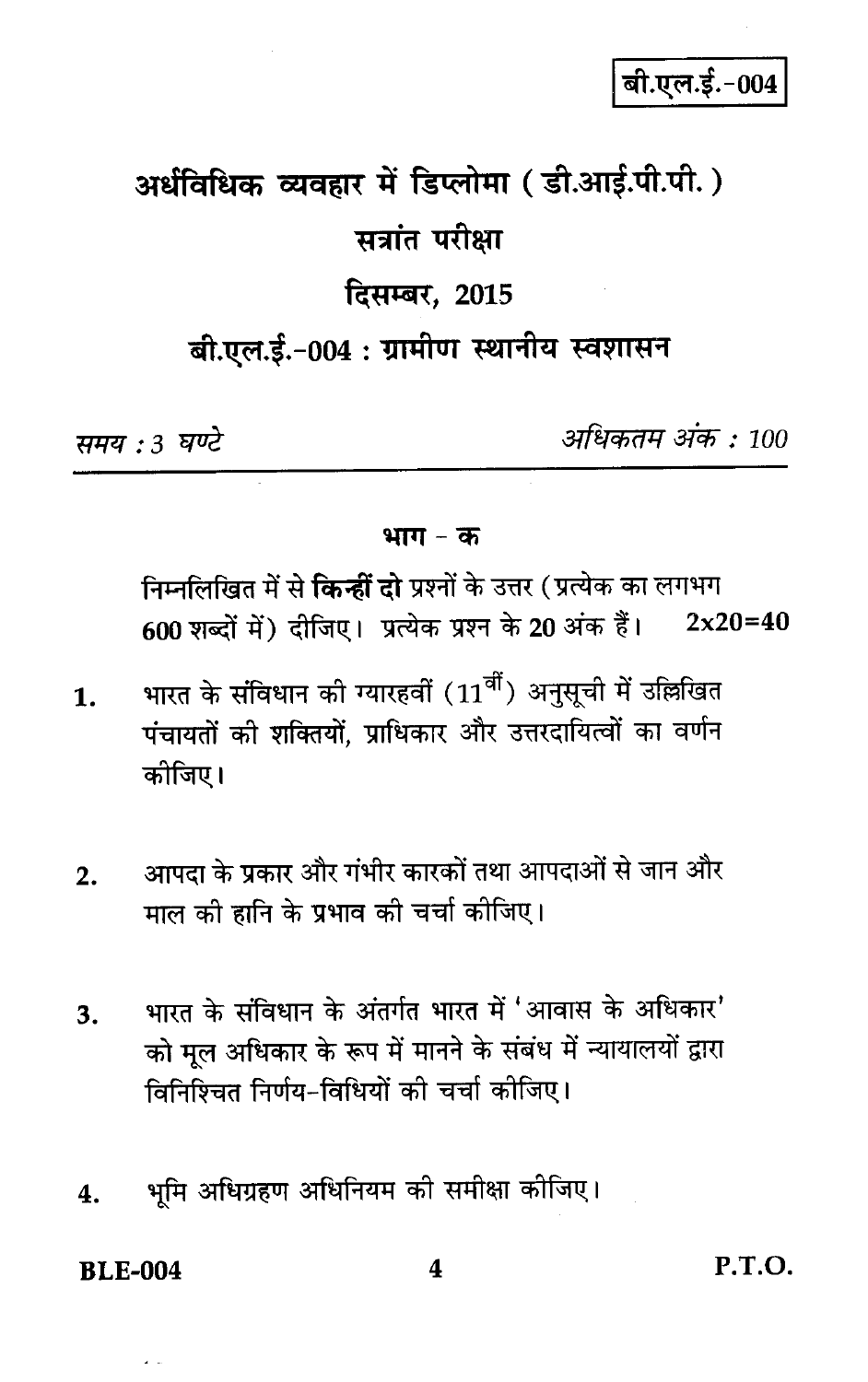निम्नलिखित में से **किन्हीं चार** प्रश्नों का उत्तर (प्रत्येक का लगभग 300 शब्दों में) दीजिए। प्रत्येक प्रश्न के 10 अंक हैं।  $4x10=40$ 

- पंचायत राज संस्थाओं की जवाबदेही और पारदर्शिता सुनिश्चित 5. करने के लिए उपलब्ध दो संस्थागत क्रिया-विधियों की चर्चा कोजिए।
- पंचायत (अनुसूचित क्षेत्रों का विस्तार) अधिनियम के कार्यान्वयन 6. का विश्लेषण कीजिए।
- भारत में प्रचलित स्व-सहायता संयोजन मॉडल की चर्चा कीजिए।  $7<sub>1</sub>$
- मध्याह्न भोजन के संबंध में भारत के उच्चत्तम न्यायालय के 8. आदेश की चर्चा कीजिए।
- 'भू-अभिलेख, भूमि अधिकारों के संग्रह होते हैं', चर्चा कोजिए। 9.
- भूमिगत जल के अतिदोहन के कारणों और प्रभाव का विश्लेषण  $10.$ कोजिए।

#### भाग - ग

निम्नलिखित में से **किन्हीं चार** प्रश्नों का उत्तर (प्रत्येक का लगभग 150 शब्दों में) दीजिए। प्रत्येक प्रश्न के 5 अंक हैं।  $4x5=20$ 

- सामाजिक लेखा परीक्षा।  $11.$
- ग्राम न्यायालयों के अधिकार क्षेत्र में आने वाले दीवानी स्वरूप  $12.$ के वादों के बारे में बताइए।

**BLE-004** 

5